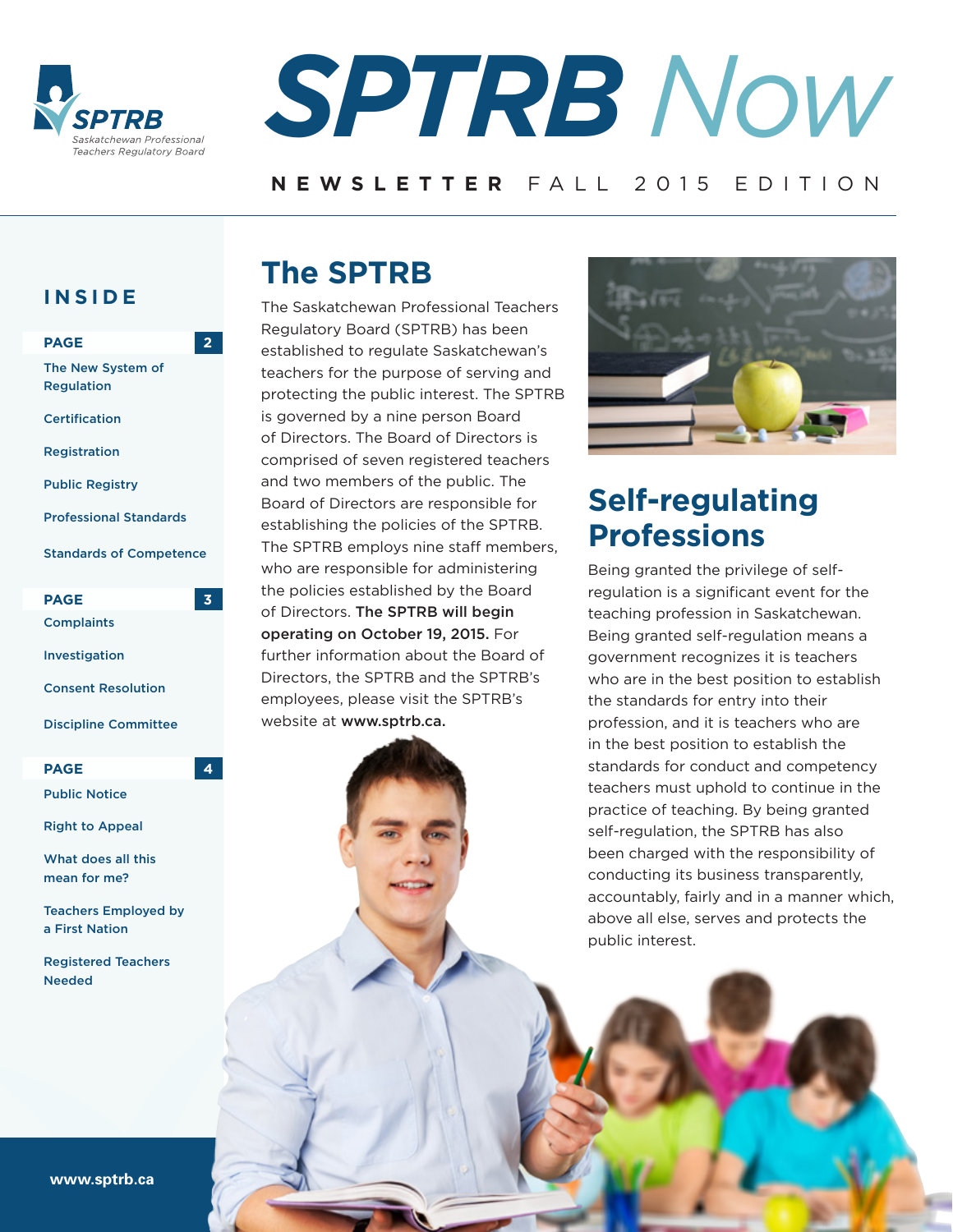## **The New System of Regulation**

#### **CERTIFICATION**

A Teacher's Certificate officially states or "certifies" an individual has met the criteria to be a teacher in Saskatchewan.

A Saskatchewan Teacher's Certificate will continue to be required in order to teach in Saskatchewan and will be granted to teacher candidates who meet the criteria for certification established by the SPTRB. The criteria for teacher certification is set out in the Regulatory Bylaws of the SPTRB, and can be found on the website. There have not been any changes to the existing criteria for teacher certification in Saskatchewan, however, this criteria will be reviewed and may be amended in the future.

Prospective Saskatchewan teachers will now apply to the SPTRB for their teacher's certificate. Applications are administered by an online process and can be initiated by visiting the SPTRB's website. Teachers' certificates remain permanent unless suspended or revoked by the SPTRB's Discipline Committee.

#### **REGISTRATION**

Registered Teachers are the only persons who are permitted to teach in Saskatchewan's prekindergarten through Grade 12 education system. This means that all holders of Saskatchewan Teachers' Certificates who wish to teach in Saskatchewan must register with the SPTRB before the beginning of each school year. For the 2015 – 2016 school year, practicing teachers will be required to register with the SPTRB by the end of November 2015. Teachers who completed the Ministry of Education's Electronic Educator Profile (EEP), or who had the EEP completed on their behalf by their employer, will receive an email with a link to the webpage where they will be able to initiate their registration. Substitute teachers do not complete the EEP and consequently will not receive a registration email from the SPTRB. However, substitute teachers must also register with the SPTRB by the end of November 2015.

Registering with the SPTRB involves providing the SPTRB with your current contact information, identifying your employer and affirming that you have not committed, been charged with, or been convicted of an offence under the Criminal Code of Canada. Teachers who have been convicted of an offence will be required to submit a current criminal record check, including a vulnerable sector search, with their application for registration. There is presently no registration fee, as the Ministry of Education is providing operational funding to the SPTRB for its first two years.

#### **PUBLIC REGISTRY**

Registered Teachers are subject to the Registered Teachers Act and must comply with the Act and the bylaws established by the SPTRB's Board of Directors. Teachers who register with the SPTRB and teachers who are granted a Saskatchewan Teacher's Certificate by the SPTRB will appear on the SPTRB's public register. The public

*Saskatchewan Teacher's Certificate*

register lists teachers' names, type of certificate held, certificate status, date of last registration with the SPTRB, and any disciplinary action to which they have been subject.

#### **PROFESSIONAL STANDARDS**

Standards are an expected and achievable level of performance against which actual performance can be compared. It is the minimum level of acceptable performance.

The SPTRB Board of Directors has adopted a slightly modified version of the Saskatchewan Teachers' Federation's Code of Professional Competence as its Standards of Competence. The Regulatory Bylaws of the SPTRB set out the Standard of Competence and provides examples of behaviours that constitute misconduct.

#### **STANDARDS OF COMPETENCE**

Registrants of the Saskatchewan Professional Teachers Regulatory Board shall:

1. Create and maintain an environment that encourages and demonstrates a commitment to student learning and student well-being.

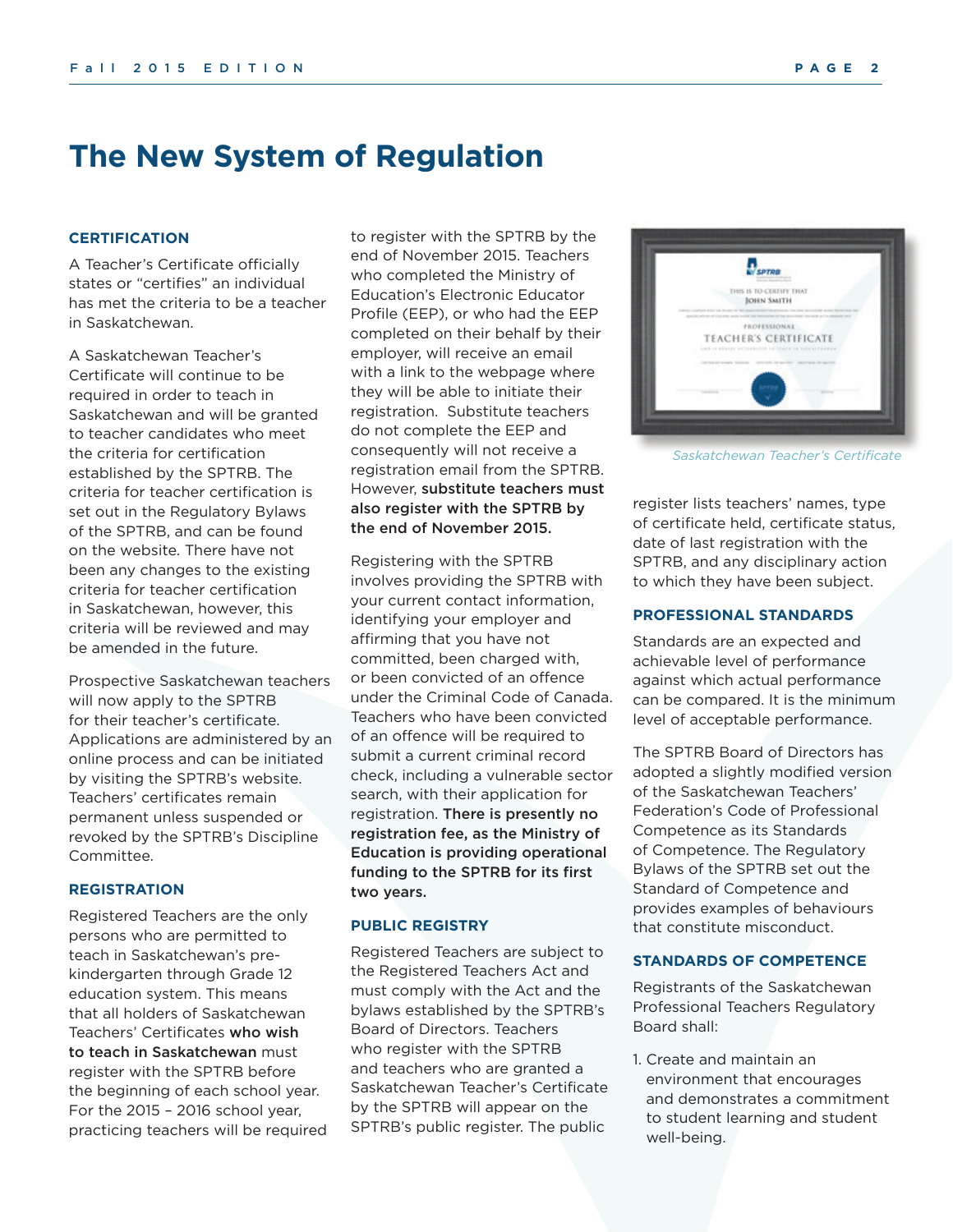- 2. Demonstrate a professional level of knowledge about the curriculum and the skills and judgment required to apply this knowledge effectively.
- 3. Demonstrate and support a repertoire of instructional strategies and methods that are applied in teaching activities.
- 4. Carry out professional responsibilities for student assessment and evaluation.
- 5. Reflect upon the goals and experience of professional practice, and adapt one's teaching accordingly.
- 6. Work with colleagues in mutually supportive ways and develop effective professional relationships with members of the educational community.
- 7. Conduct all professional relationships in ways that are consistent with principles of equity, fairness and respect for others.

Misconduct is defined in the Registered Teachers Act, and examples of behaviours considered misconduct are provided in the SPTRB's Regulatory Bylaw 2.

#### The following conduct on the part of a teacher is misconduct:

- a. conduct which is harmful to the best interest of pupils or affects the ability of a teacher to teach;
- b. any intentional act or omission designed to humiliate or cause distress or loss of dignity to any person in school or out of school which may include verbal or nonverbal behavior;
- c. physically abusive conduct which involves the application of physical force which is excessive or inappropriate in the circumstances to any person;
- d. sexually abusive conduct that violates a person's sexual integrity, whether consensual or not which includes sexual exploitation;
- e. an act or omission that, in the circumstances, would reasonably be regarded by the profession as disgraceful, dishonourable or unprofessional;
- f. being in violation of a law if the violation is relevant to the teacher's suitability to hold a certificate of qualification or if the violation would reasonably be regarded as placing one or more pupils in danger;
- g. signing or issuing a document in the teacher's professional capacity that the teacher knows or ought to know contains a false, improper or misleading statement; or
- h. falsifying a record relating to the teacher's professional responsibilities; providing false information or documents to the registrar or to any other person with respect to the teacher's professional qualifications.

#### **COMPLAINTS**

The SPTRB will be responsible for receiving complaints concerning teachers' conduct and competence. Complaints must be in writing or recorded and must include the name and contact information of the complainant. A teacher will be notified when the SPTRB receives a complaint about him/ her. When a complaint has merit, that is, there is a probability that misconduct or incompetence has occurred, it will be presented to the Professional Conduct Committee. The Professional Conduct Committee, which is comprised of three registered teachers and two members of the public, is responsible for investigating

complaints and determining the appropriate means by which to dispose of the complaint. First off, the Professional Conduct Committee will require the teacher who is the subject of the complaint to provide a written response to the complaint. The Professional Conduct Committee may then order an investigation, dismiss the complaint or order a consent resolution.

#### **INVESTIGATION**

When the Professional Conduct Committee orders an investigation, the complaint will be investigated by an investigator hired by the Professional Conduct Committee or by one of the members of the SPTRB's staff. The Professional Conduct Committee will receive the investigator's report and may decide to dismiss the complaint, order a consent resolution or charge the teacher with having committed misconduct or incompetence by registering a formal complaint with the Discipline Committee.

#### **CONSENT RESOLUTION**

Consent Resolution is a process by which a teacher admits to having committed low level misconduct or incompetence and consents to taking measures to rectify the situation that led to the complaint. Cases referred for consent resolution must be resolved to the satisfaction of the complainant, the teacher who is the subject of the complaint and the Professional Conduct Committee. Teachers who participate in a consent resolution will have that fact noted on the public register.

#### **DISCIPLINE COMMITTEE**

The Discipline Committee, which is comprised of three registered teachers and two members of the public, is responsible for hearing the formal complaint, deciding